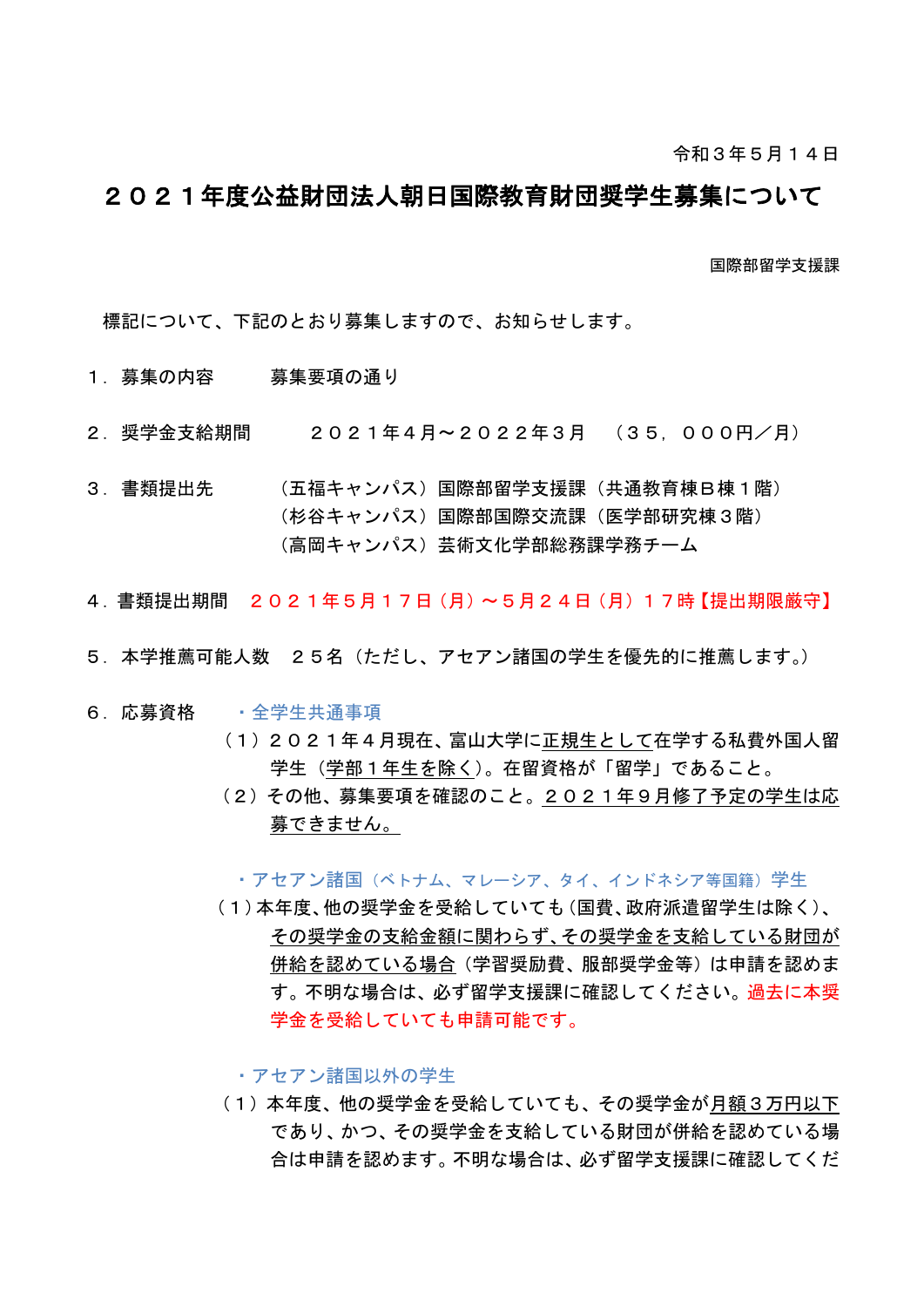さい。過去に本奨学金を受給している学生は採用される可能性が低く なります。

- 7.提出書類 <全学生>募集要項5(2)の書類(作文、健康診断書提出あり) 在留カード(表・裏)コピー
	- くアセアン諸国以外の学生のみ>学内調書及び調書添付書類(住居費証明、 所得証明書等)
- (注1)募集要項5(2)の提出書類のうち、作文を日本語で提出する場合は、自筆(パソコン入力不可)で、 黒インクまたは黒ボールペンを使用すること。作文を英語で提出する場合は、パソコン入力(自筆不可) とすること。ただし、願書は手書きです。
- (注2)他の申請者の作文を写さないこと。明らかに内容や形式が似ている場合は、採用される可能性が低く なります。

<問い合わせ先>

国際部留学支援課(五福キャンパス共通教育棟 B 棟1F) 電話:076-445-6405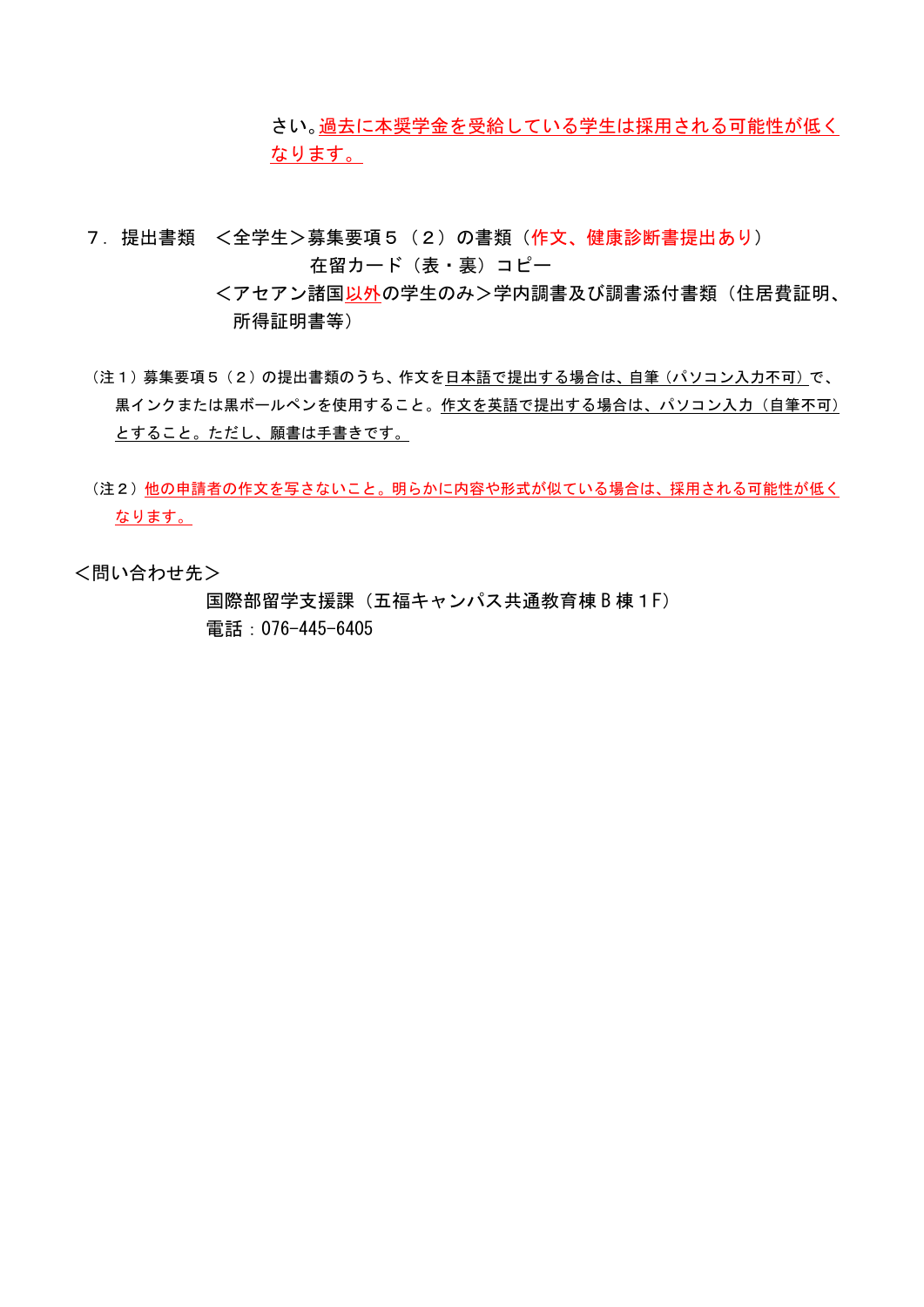May 14, 2021

## **Asahi Foundation for International Education Scholarship 2021**

Study-abroad Support Division

This is to announce that the application period for Asahi Foundation for International Education Scholarship has started as follows:

- 1. Application Information: Refer to "Application guidelines".
- 2. Scholarship Period: From April 2021 until March 2022 (35,000 yen per month)
- 3. Submit To:

Gofuku campus: Study-abroad Support Division (General Education Building B 1F) Sugitani campus: International Exchange Division (Medical Research Building B 3F) Takaoka campus: Departmental General Affairs Team

- 4. Application Period: Monday, May 17 ~ before 17:00 Monday, May 24 【Strict deadline】
- 5. Number of Nominees: 25 students (ASEAN students will be preferentially selected as nominees.)
- 6. Eligibility For all students
	- (1) Privately financed international students who are enrolled in University of Toyama as a degree student and have "Student (留学)" residence status as of April 2021. (Excluding 1<sup>st</sup> year undergraduate students)
	- (2) Other than the above, refer to Application guidelines. Students who are going to graduate in September 2021 are not eligible to apply.
	- ・For ASEAN (including Vietnam, Malaysia, Thailand, and Indonesia) students
	- (1) Students who are a recipient of other scholarships (excluding MEXT and government sponsored scholarships) this year are allowed to apply for this scholarship regardless of the amount you receive, provided that the foundations (ex. Gakushushoreihi and Hattori international scholarship) accept double scholarships. Be sure to confirm it at Study-abroad Support Division. You can apply even if you were once the recipient of this scholarship.